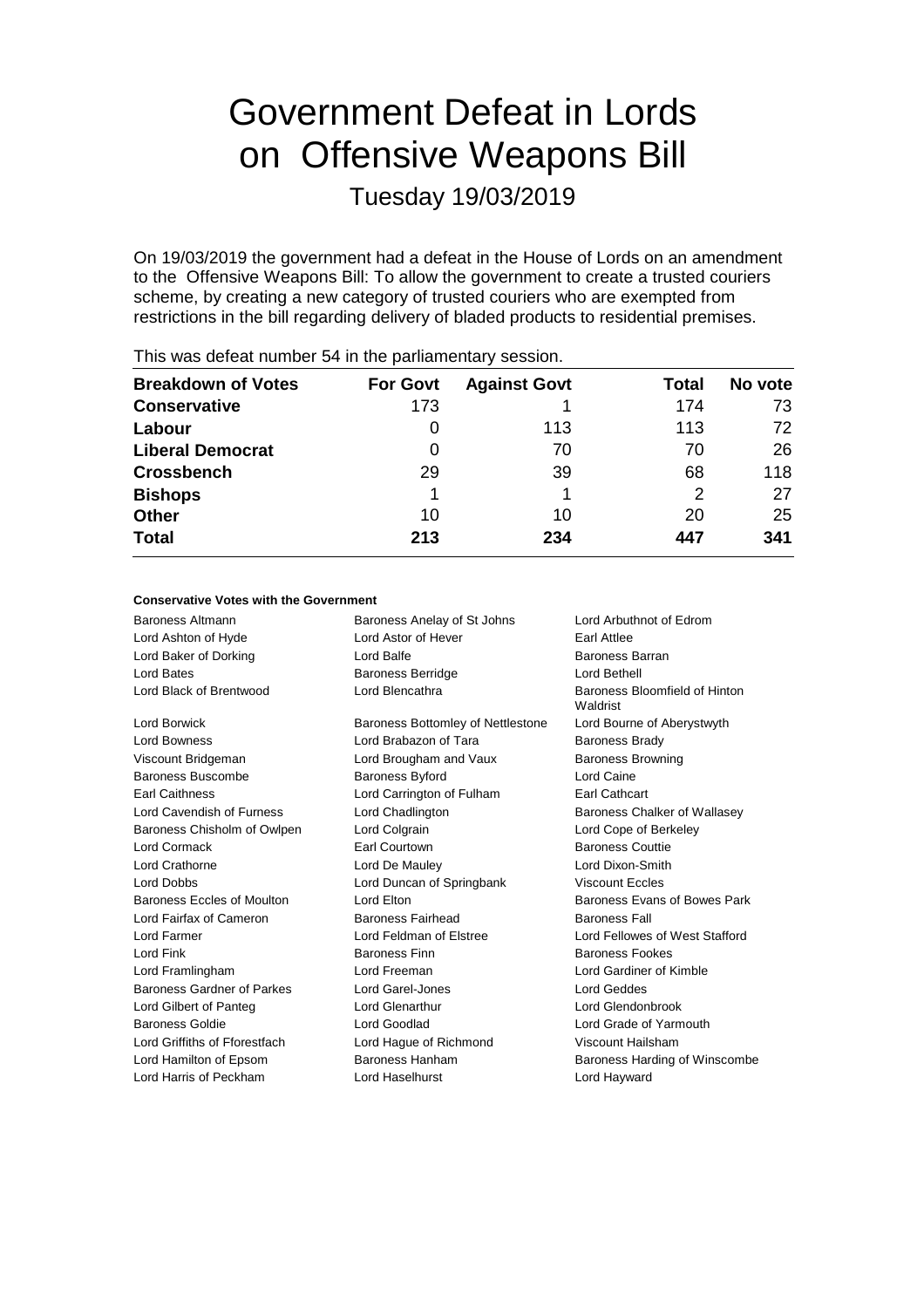Lord Young of Cookham Viscount Younger of Leckie

Baroness Helic **Lord Henley** Lord Henley **Baroness Hodgson of Abinger**<br>
Lord Hodgson of Astley Abbotts Lord Holmes of Richmond **Earl Home** Lord Hodgson of Astley Abbotts Lord Holmes of Richmond Earl Home Baroness Hooper Lord Horam Lord Howard of Lympne Earl Howe Lord Howell of Guildford Lord James of Blackheath Baroness Jenkin of Kennington Lord Jopling Lord Keen of Elie Lord King of Bridgwater Lord Kirkham Lord Kirkhope of Harrogate Lord Lamont of Lerwick Lord Lord Lang of Monkton Lord Lansley Lord Lexden Lord Lilley Lord Lingfield Earl Liverpool Lord Lupton Lord MacGregor of Pulham Market Lord Mackay of Clashfern Lord Magan of Castletown Baroness Manzoor Lord Marland **Lord Marlesford** Baroness McGregor-Smith Lord McInnes of Kilwinning **Baroness McIntosh of Pickering** Baroness Meyer Baroness Morris of Bolton Lord Naseby Baroness Neville-Jones Baroness Neville-Rolfe **Baroness Nicholson of Winterbourne** Baroness Noakes Lord Northbrook Lord Norton of Louth Lord O'Shaughnessy Baroness O'Cathain Lord Patten Lord Pickles Baroness Pidding Lord Popat Lord Porter of Spalding Lord Randall of Uxbridge **Baroness Rawlings Lord Reay** Baroness Redfern Lord Renfrew of Kaimsthorn Lord Ribeiro Viscount Ridley Lord Risby Lord Robathan Baroness Rock Lord Ryder of Wensum Lord Saatchi Lord Sassoon Baroness Sater Baroness Scott of Bybrook Baroness Seccombe Earl Selborne Lord Selkirk of Douglas Lord Sheikh Lord Sherbourne of Didsbury Earl Shrewsbury Lord Smith of Hindhead **Baroness Stedman-Scott** Baroness Stroud Baroness Sugg Lord Suri Lord Swinfen Lord Taylor of Holbeach Lord Trefgarne Viscount Trenchard Lord Trimble Lord True Lord Tugendhat Baroness Vere of Norbiton **Baroness Verma** Baroness Verman Lord Wasserman Lord Wei **Baroness Wheatcroft** Lord Whitby **Contains Lord White** Wheat Contains a Lord Whitby Baroness Wilcox **Baroness Williams of Trafford** Baroness Wyld

#### **Conservative Votes against the Government**

Lord Lucas

#### **Labour Votes with the Government**

## **Labour Votes against the Government**

Baroness Bakewell Lord Bassam of Brighton Lord Beecham Lord Berkeley Lord Blunkett Lord Bradley Lord Brooke of Alverthorpe **Lord Brookman** Lord Brookman Lord Browne of Ladyton Lord Campbell-Savours Baroness Chakrabarti Lord Christopher Lord Clarke of Hampstead Lord Collins of Highbury Baroness Corston Lord Cunningham of Felling Lord Davies of Oldham Lord Davies of Stamford Baroness Donaghy **Baroness Drake** Lord Drayson Lord Dubs Lord Elder Lord Faulkner of Worcester Lord Filkin Lord Foulkes of Cumnock Baroness Gale Lord Glasman **Baroness Golding Class Constructs** Lord Gordon of Strathblane Baroness Goudie Lord Grantchester Lord Griffiths of Burry Port Lord Grocott Lord Hain Viscount Hanworth Lord Harris of Haringey Lord Haskel Lord Haworth Baroness Hayter of Kentish Town Baroness Hilton of Eggardon Lord Hoyle Lord Hughes of Woodside Lord Hunt of Kings Heath Lord Hunt of Chesterton Lord Hutton of Furness **Lord Irvine of Lairg** Baroness Jay of Paddington Baroness Jones of Whitchurch Lord Jones Lord Jordan

Baroness Armstrong of Hill Top Lord Bach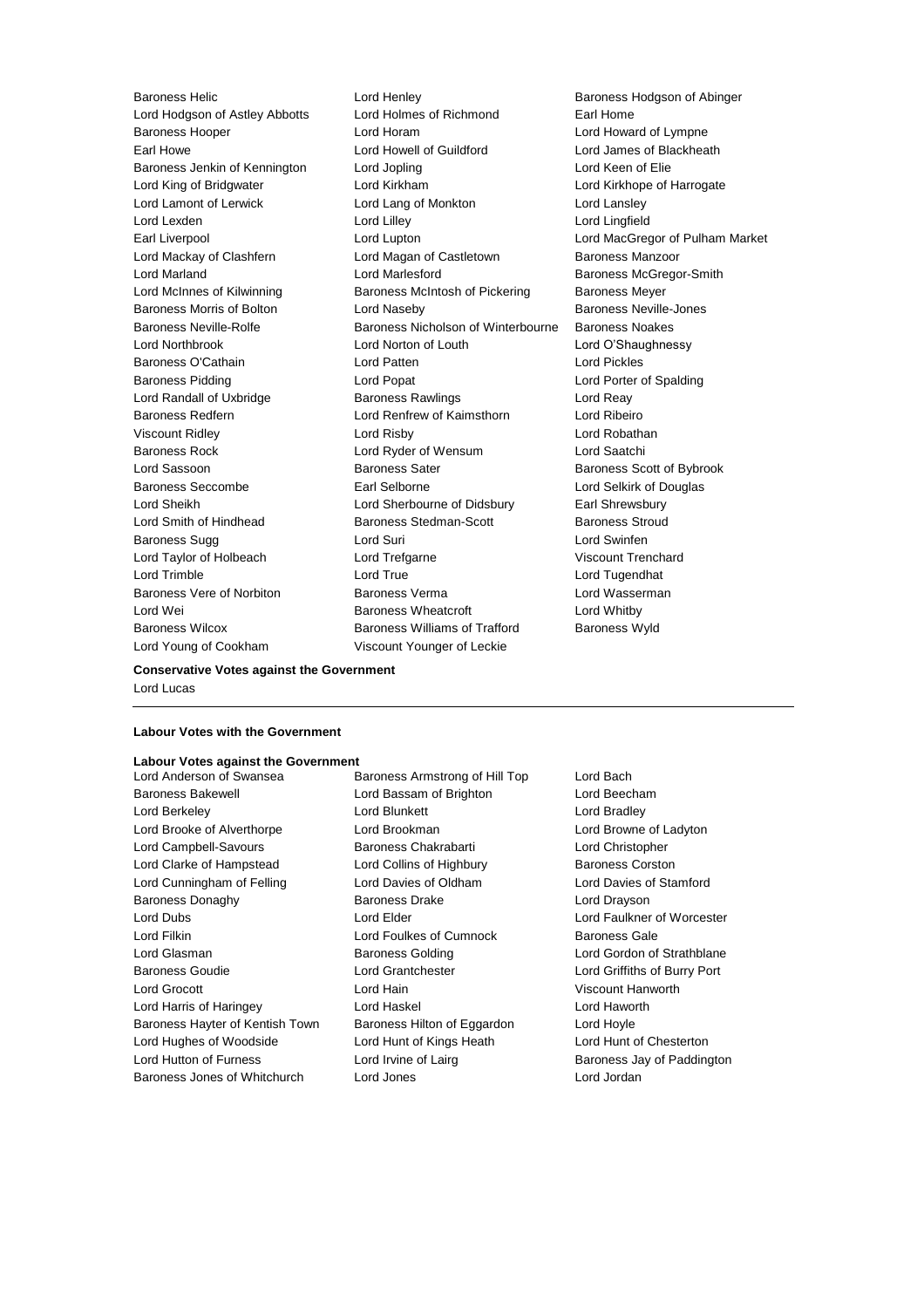| Lord Judd                      | Baroness Kennedy of Cradley          | Lord Kennedy of Southwark  |
|--------------------------------|--------------------------------------|----------------------------|
| Baroness Kinnock of Holyhead   | Lord Kinnock                         | Lord Knight of Weymouth    |
| Baroness Lawrence of Clarendon | Lord Lea of Crondall                 | Lord Lennie                |
| Lord Liddle                    | <b>Baroness Lister of Burtersett</b> | Lord Livermore             |
| Lord MacKenzie of Culkein      | Baroness Mallalieu                   | Lord Maxton                |
| Lord McAvoy                    | Baroness McIntosh of Hudnall         | Lord McKenzie of Luton     |
| Lord McNicol of West Kilbride  | Lord Monks                           | Baroness Morgan of Huyton  |
| Lord Morris of Aberavon        | Lord Morris of Handsworth            | Lord Murphy of Torfaen     |
| Baroness Nye                   | Lord O'Neill of Clackmannan          | Baroness Osamor            |
| <b>Baroness Pitkeathley</b>    | Lord Ponsonby of Shulbrede           | <b>Baroness Prosser</b>    |
| <b>Baroness Quin</b>           | Baroness Ramsay of Cartvale          | <b>Baroness Rebuck</b>     |
| Lord Reid of Cardowan          | Lord Rooker                          | Lord Rowlands              |
| <b>Baroness Sherlock</b>       | Viscount Simon                       | Baroness Smith of Basildon |
| Baroness Smith of Gilmorehill  | Lord Soley                           | Lord Stevenson of Balmaca  |
| Lord Stone of Blackheath       | Baroness Symons of Vernham Dean      | Baroness Taylor of Bolton  |
| <b>Baroness Thornton</b>       | Lord Tomlinson                       | Lord Tunnicliffe           |
| Lord Turnberg                  | Baroness Warwick of Undercliffe      | Lord Watts                 |
| <b>Baroness Wheeler</b>        | <b>Baroness Whitaker</b>             | Lord Whitty                |
| Lord Williams of Elvel         | Lord Winston                         | Lord Woolmer of Leeds      |
| Lord Young of Norwood Green    | Baroness Young of Old Scone          |                            |
|                                |                                      |                            |

h of Basildon n of Balmacara

#### **Liberal Democrat Votes with the Government**

## **Liberal Democrat Votes against the Government**

Lord Beith Baroness Benjamin Baroness Bonham-Carter of Yarnbury Baroness Bowles of Berkhamsted Baroness Brinton Baroness Baroness Burt of Solihull Lord Campbell of Pittenweem Lord Chidgey Lord Clement-Jones Lord Cotter **Lord Dholakia** Baroness Doocey Baroness Featherstone Lord Foster of Bath Lord Fox Baroness Garden of Frognal Lord German Lord Goddard of Stockport Baroness Grender Baroness Harris of Richmond Baroness Humphreys Lord Hussain Baroness Hussein-Ece Baroness Janke Baroness Jolly Lord Jones of Cheltenham Lord Kirkwood of Kirkhope Baroness Kramer **Reserve Lord Lee of Trafford** Baroness Ludford Baroness Ludford Lord McNally Lord Newby Baroness Northover Lord Paddick Lord Palmer of Childs Hill Baroness Parminter Baroness Pinnock **Lord Purvis of Tweed** Baroness Randerson Lord Razzall Lord Redesdale Lord Rennard Lord Roberts of Llandudno Lord Scriven Lord Sharkey Lord Shipley **Lord Shutt of Greetland** Baroness Smith of Newnham Lord Stoneham of Droxford Lord Storey Lord Strasburger Lord Stunell Baroness Suttie Lord Teverson Lord Thomas of Gresford **Baroness Thomas of Winchester** Baroness Thornhill Viscount Thurso **Communist Contains Lord Tope Baroness Tyler of Enfield** Lord Tyler Lord Vallance of Tummel Lord Wallace of Saltaire Lord Wallace of Tankerness **Baroness Walmsley Communist Construct** Lord Willis of Knaresborough Lord Wrigglesworth

Baroness Bakewell of Hardington Mandeville

Baroness Barker

#### **Crossbench Votes with the Government**

Lord Aberdare Lord Armstrong of Ilminster Lord Craig of Radley

Viscount Craigavon Lord Curry of Kirkharle Lord Dannatt Lord Dykes Viscount Falkland Lord Fellowes Lord Geidt Lord Greenway Earl Hay of Kinnoull Lord Hope of Craighead **Lord Janvrin** Lord Janvrin Lord Jay of Ewelme